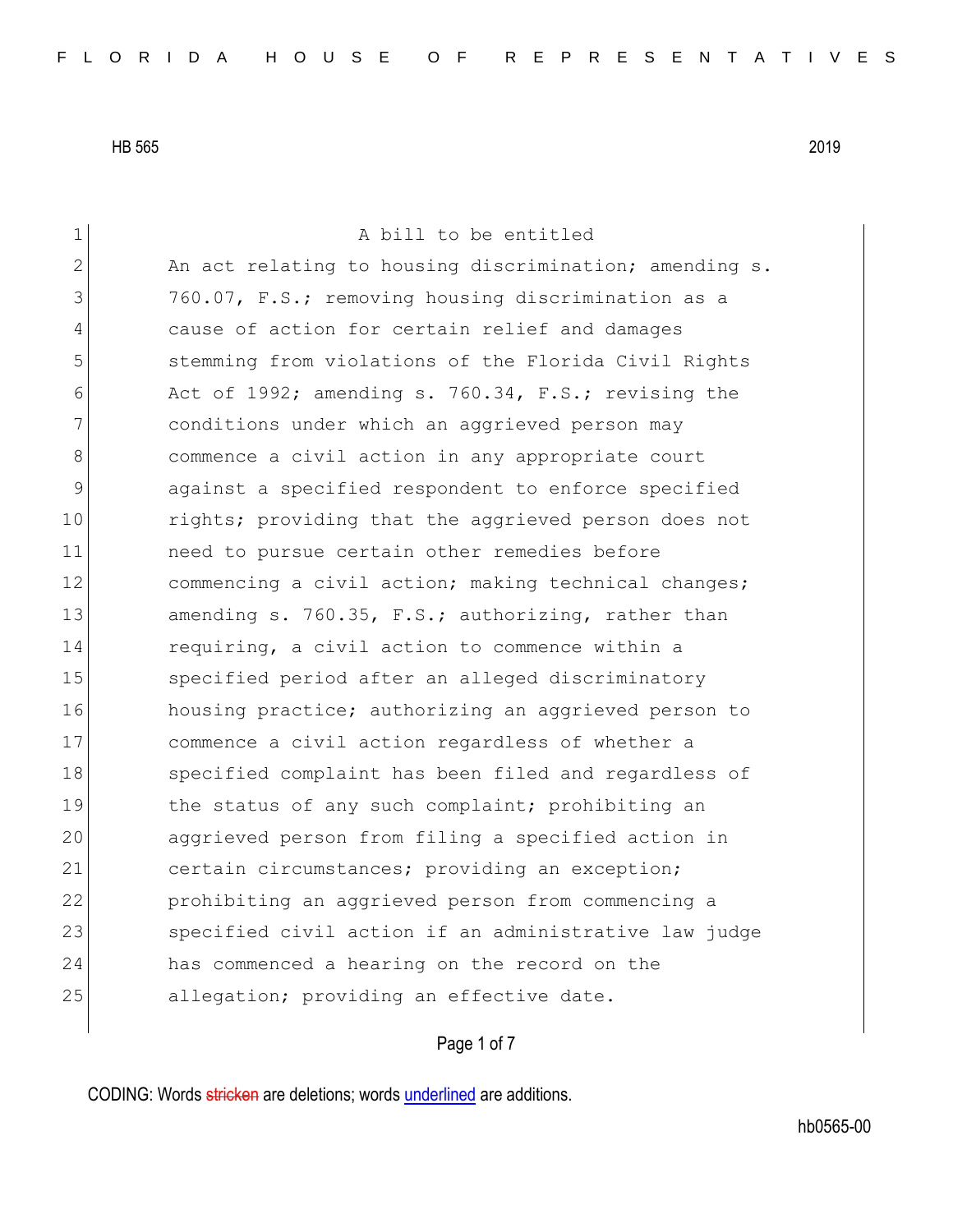26 27 Be It Enacted by the Legislature of the State of Florida: 28 29 Section 1. Section 760.07, Florida Statutes, is amended to 30 read: 31 760.07 Remedies for unlawful discrimination.—Any violation 32 of any Florida statute that makes making unlawful discrimination 33 because of race, color, religion, gender, pregnancy, national 34 origin, age, handicap, or marital status in the areas of  $35$  education, employment,  $h_{\text{ousing}}$  or public accommodations gives 36 rise to a cause of action for all relief and damages described 37 in s. 760.11(5), unless greater damages are expressly provided 38 for. If the statute prohibiting unlawful discrimination provides 39 an administrative remedy, the action for equitable relief and 40 damages provided for in this section may be initiated only after 41 the plaintiff has exhausted his or her administrative remedy. 42 The term "public accommodations" does not include lodge halls or 43 other similar facilities of private organizations which are made 44 available for public use occasionally or periodically. The right 45 to trial by jury is preserved in any case in which the plaintiff 46 is seeking actual or punitive damages. 47 Section 2. Subsections (2) and (4) of section 760.34,

48 Florida Statutes, are amended, and subsections (5) and (6) of 49 that section are republished, to read:

50 760.34 Enforcement.—

### Page 2 of 7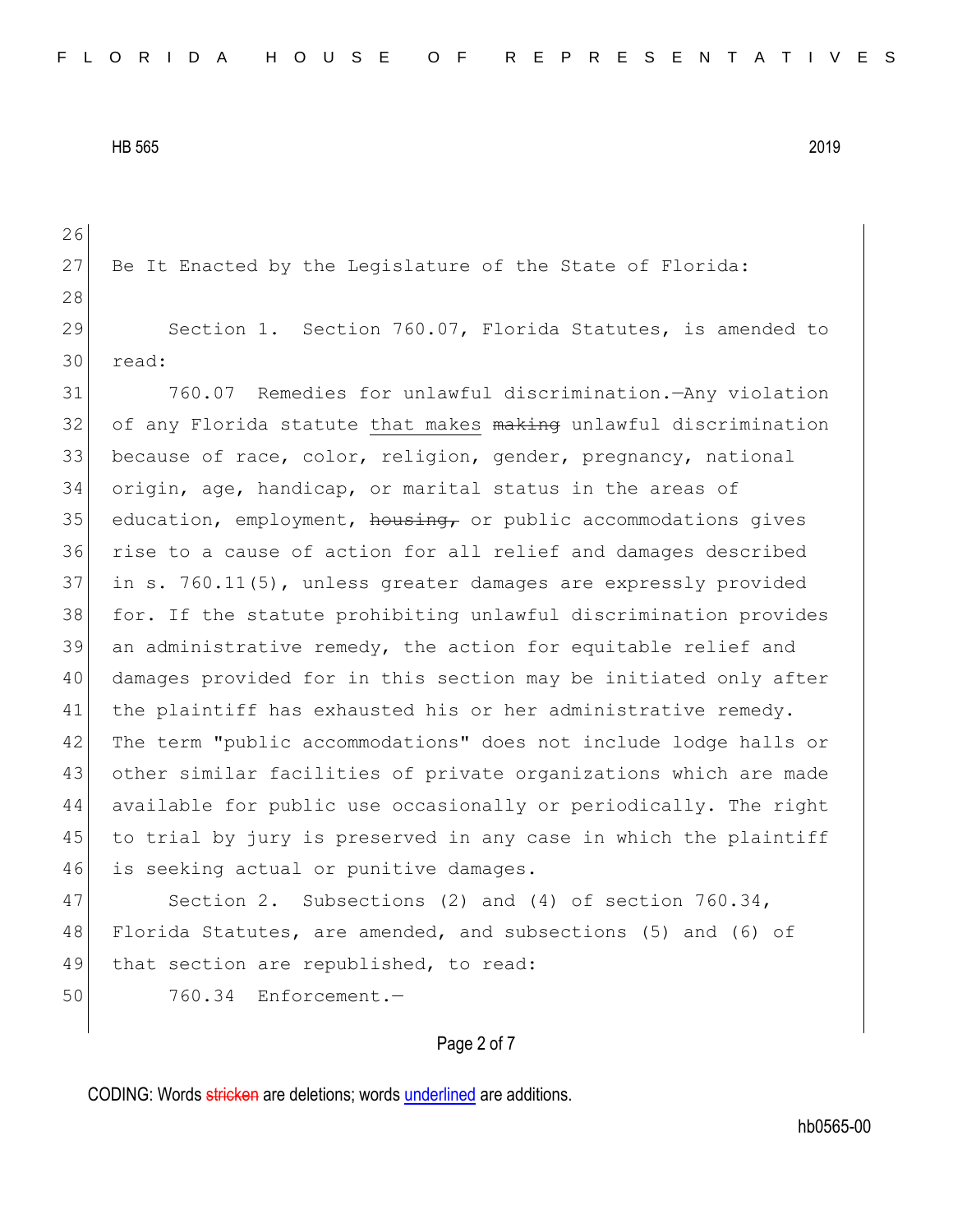(2) Any person who files a complaint under subsection (1) 52 must do so be filed within 1 year after the alleged discriminatory housing practice occurred. The complaint must be in writing and shall state the facts upon which the allegations of a discriminatory housing practice are based. A complaint may be reasonably and fairly amended at any time. A respondent may 57 file an answer to the complaint against him or her and, with the 58 leave of the commission, which shall be granted whenever it would be reasonable and fair to do so, may amend his or her 60 answer at any time. Both the complaint and the answer must  $shath$ be verified.

62  $(4)$  If, within 180 days after a complaint is filed with 63 the commission or within 180 days after expiration of any period 64 of reference under subsection  $(3)$ , the commission has been 65 unable to obtain voluntary compliance with ss. 760.20-760.37, 66 The person aggrieved person may commence a civil action in any 67 appropriate court against the respondent named in the complaint 68 or petition for an administrative determination pursuant to s. 69 760.35 to enforce the rights granted or protected by ss. 760.20- 70 760.37 and is not required to petition for an administrative 71 hearing or exhaust administrative remedies before commencing 72 such action. If, as a result of its investigation under 73 subsection  $(1)$ , the commission finds there is reasonable cause 74 to believe that a discriminatory housing practice has occurred, 75 at the request of the person aggrieved, the Attorney General may

### Page 3 of 7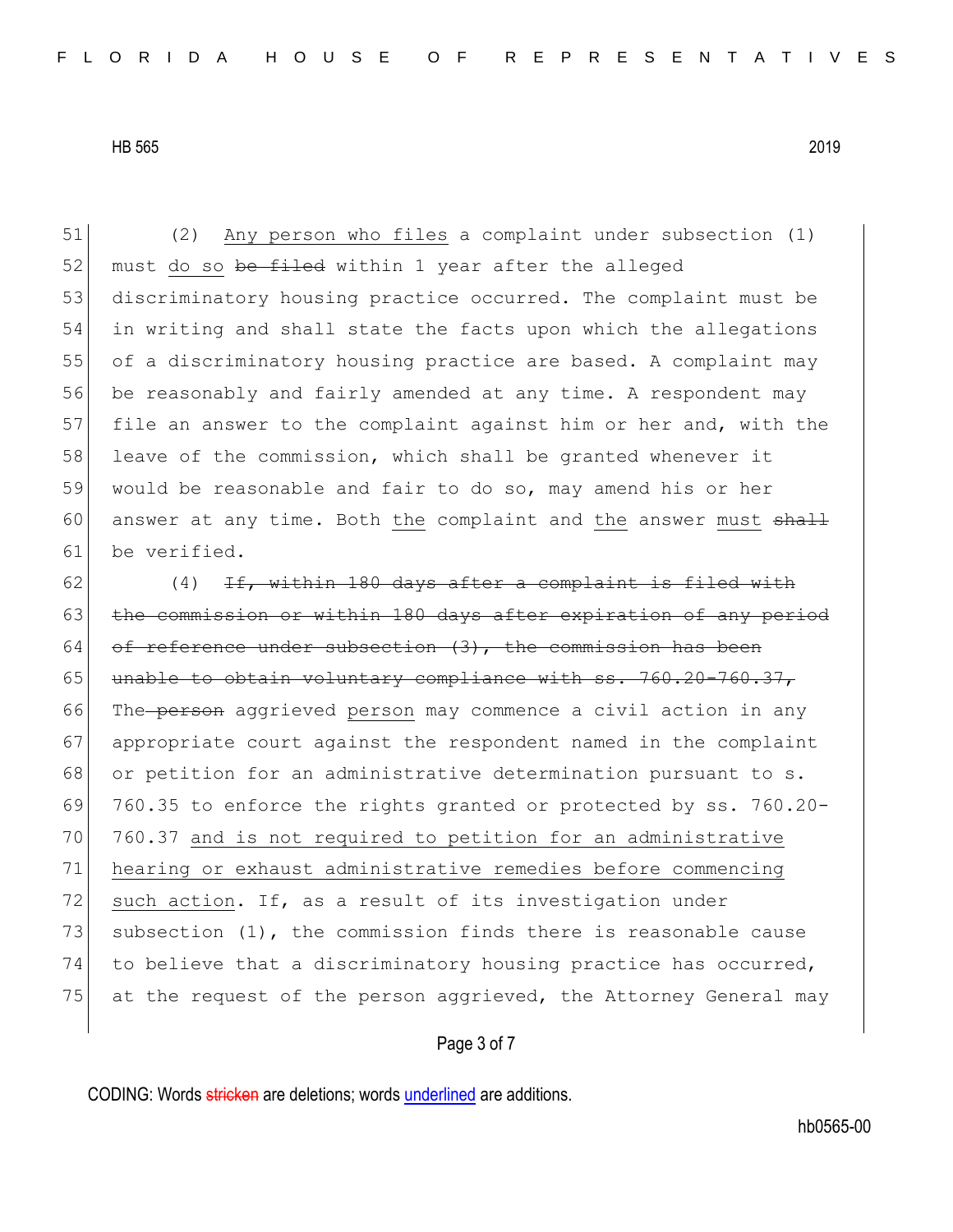76 bring an action in the name of the state on behalf of the 77 aggrieved person to enforce the provisions of ss. 760.20-760.37. 78 (5) In any proceeding brought pursuant to this section or 79 s. 760.35, the burden of proof is on the complainant. 80 (6) Whenever an action filed in court pursuant to this 81 section or s. 760.35 comes to trial, the commission shall 82 immediately terminate all efforts to obtain voluntary 83 compliance. 84 Section 3. Section 760.35, Florida Statutes, is amended to 85 read: 86 760.35 Civil actions and relief; administrative 87 procedures.-88 (1) An aggrieved person may commence a civil action shall 89 be commenced no later than 2 years after an alleged 90 discriminatory housing practice has occurred. However, the court 91 shall continue a civil case brought pursuant to this section or 92 s. 760.34 from time to time before bringing it to trial if the 93 court believes that the conciliation efforts of the commission 94 or local agency are likely to result in satisfactory settlement 95 of the discriminatory housing practice complained of in the 96 complaint made to the commission or to the local agency and 97 which practice forms the basis for the action in court. Any 98 sale, encumbrance, or rental consummated before prior to the 99 issuance of any court order issued under the authority of ss. 100 760.20-760.37 and involving a bona fide purchaser, encumbrancer,

Page 4 of 7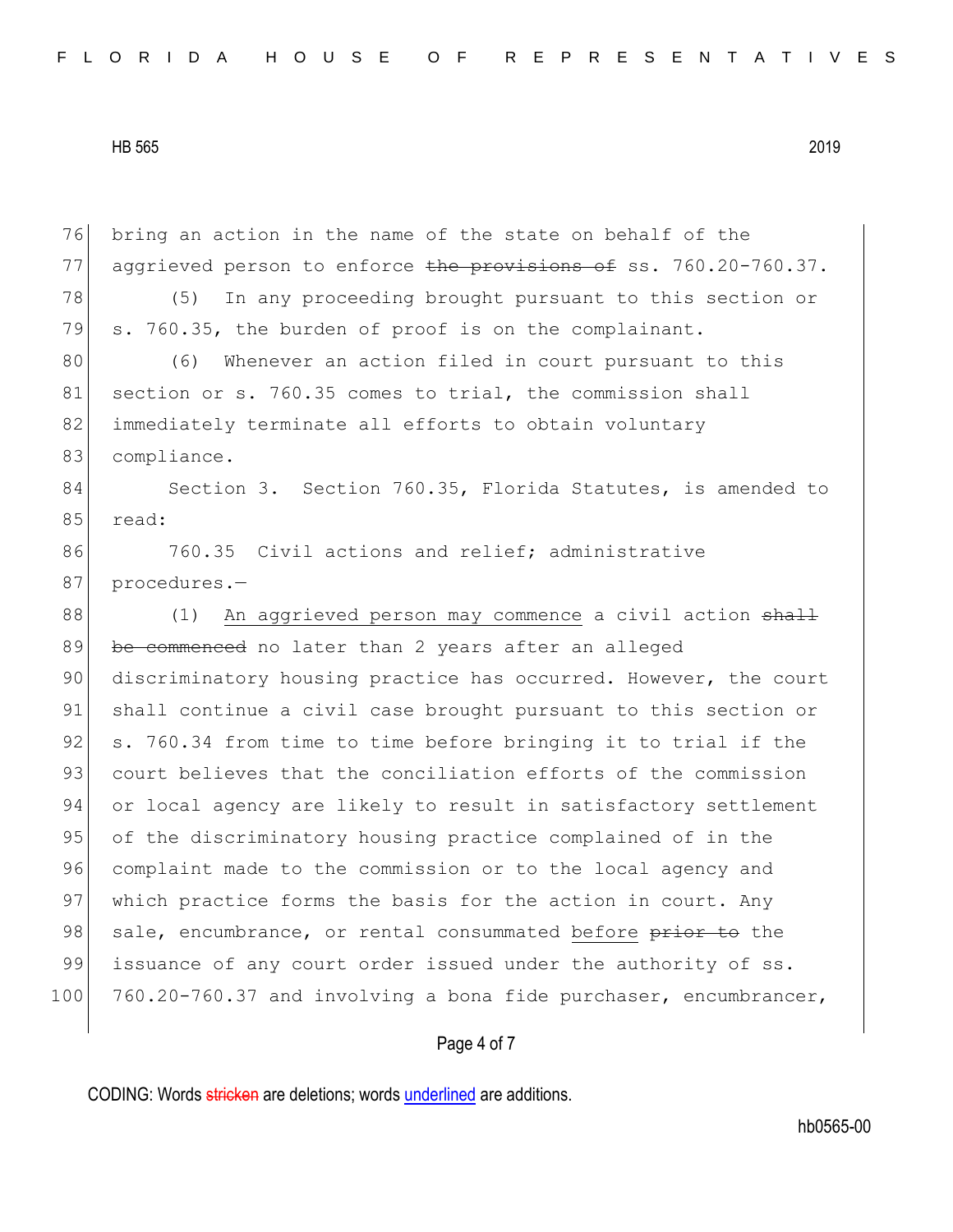101 or tenant without actual notice of the existence of the filing 102 of a complaint or civil action under the provisions of ss. 103  $760.20-760.37$  is shall not be affected.

104 (2) An aggrieved person may commence a civil action under 105 this section regardless of whether a complaint has been filed 106 under s. 760.34(1) and regardless of the status of any such 107 complaint. If the commission has obtained a conciliation 108 agreement with the consent of an aggrieved person under s. 109 760.36, the aggrieved person may not file any action under this 110 section regarding the alleged discriminatory housing practice 111 that forms the basis for the complaint except for the purpose of 112 enforcing the terms of the conciliation agreement.

 (3) An aggrieved person may not commence a civil action under this section regarding an alleged discriminatory housing practice if an administrative law judge has commenced a hearing 116 on the record on the allegation.

117  $(4)$   $(2)$  If the court finds that a discriminatory housing 118 practice has occurred, it shall issue an order prohibiting the 119 practice and providing affirmative relief from the effects of  $120$  the practice, including injunctive and other equitable relief, 121 actual and punitive damages, and reasonable attorney attorney's 122 fees and costs.

123  $(5)(a)$   $\overline{(3)}$   $\overline{(a)}$  If the commission is unable to obtain 124 voluntary compliance with ss. 760.20-760.37 or has reasonable 125 cause to believe that a discriminatory practice has occurred:

#### Page 5 of 7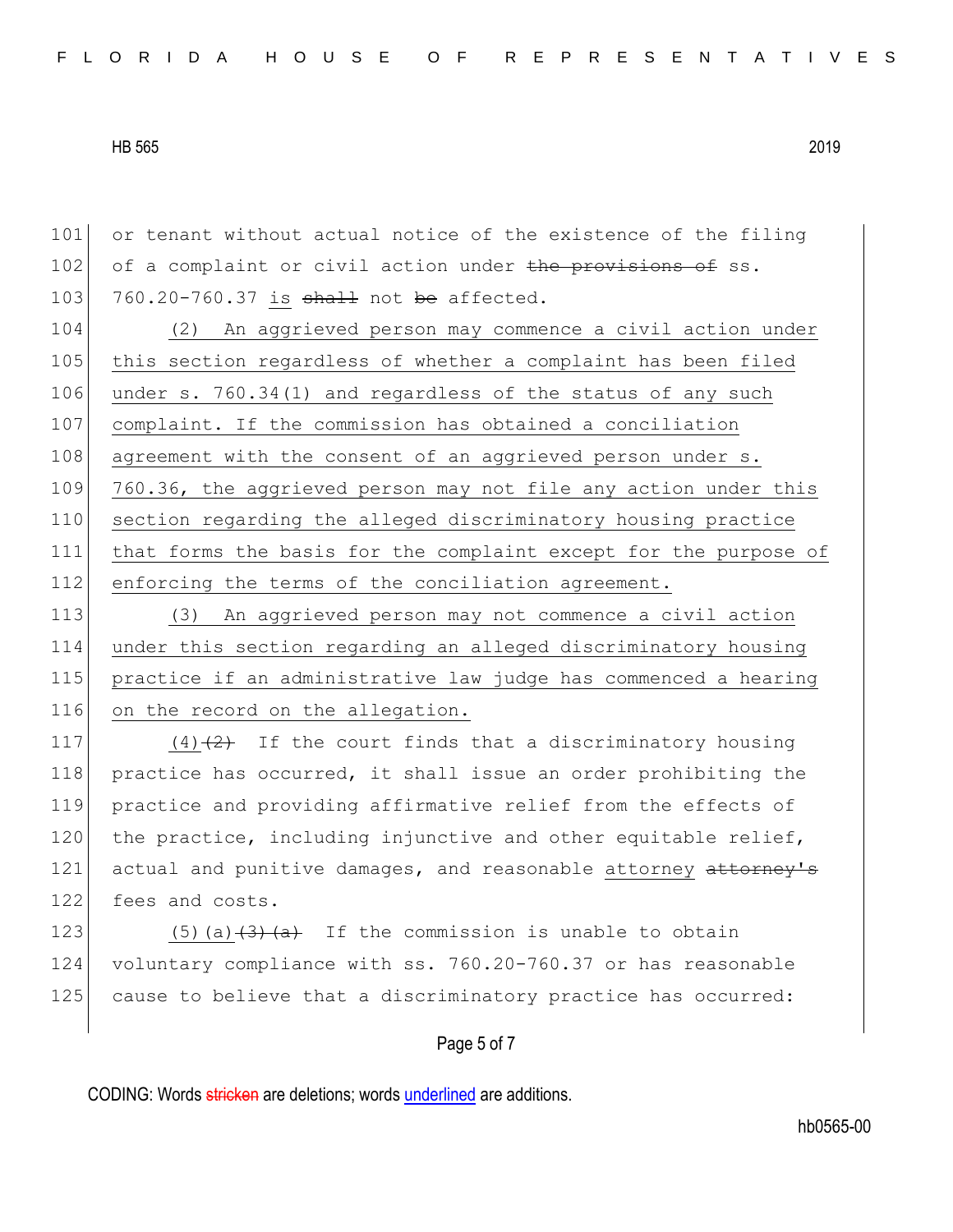126 1. The commission may institute an administrative 127 proceeding under chapter 120; or 128 2. The person aggrieved may request administrative relief 129 under chapter 120 within 30 days after receiving notice that the 130 commission has concluded its investigation under s. 760.34. 131 (b) Administrative hearings shall be conducted pursuant to 132 ss. 120.569 and 120.57(1). The respondent must be served written 133 notice by certified mail. If the administrative law judge finds 134 that a discriminatory housing practice has occurred or is about 135 to occur, he or she shall issue a recommended order to the 136 commission prohibiting the practice and recommending affirmative 137 relief from the effects of the practice, including quantifiable 138 damages and reasonable attorney attorney's fees and costs. The 139 commission may adopt, reject, or modify a recommended order only 140 as provided under s. 120.57(1). Judgment for the amount of 141 damages and costs assessed pursuant to a final order by the 142 commission may be entered in any court having jurisdiction 143 thereof and may be enforced as any other judgment. 144 (c) The district courts of appeal may, upon the filing of 145 appropriate notices of appeal, review final orders of the 146 commission pursuant to s. 120.68. Costs or fees may not be 147 assessed against the commission in any appeal from a final order 148 issued by the commission under this subsection. Unless

149 specifically ordered by the court, the commencement of an appeal 150 does not suspend or stay an order of the commission.

# Page 6 of 7